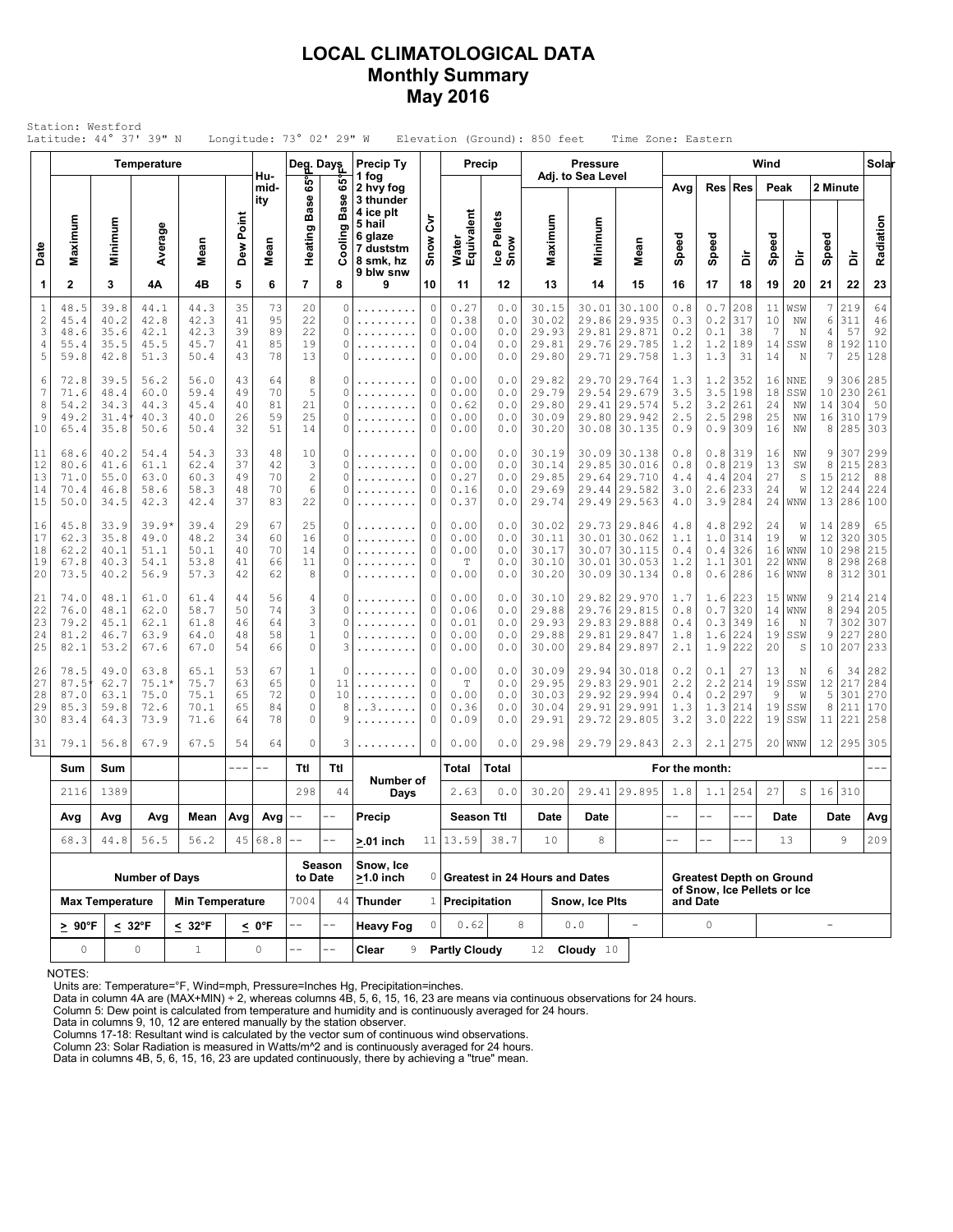## **OBSERVATIONS AT 3-HOUR INTERVALS May 2016: Westford**

|                                                               |                                              |                                                                                              |                                                              |                                              |                                              |                                                                       |                                                          | Wind                                            |                                                                                 |                                                                  |                                                                                                         |                                                              |                                              |                                              |                                                                           |                                                            | Wind                                                              |                                              |                                                    |                                                                                                        |                                                              |                                              |                                              |                                                                      |                                                             | Wind                                                                                           |                                                                                                                         |
|---------------------------------------------------------------|----------------------------------------------|----------------------------------------------------------------------------------------------|--------------------------------------------------------------|----------------------------------------------|----------------------------------------------|-----------------------------------------------------------------------|----------------------------------------------------------|-------------------------------------------------|---------------------------------------------------------------------------------|------------------------------------------------------------------|---------------------------------------------------------------------------------------------------------|--------------------------------------------------------------|----------------------------------------------|----------------------------------------------|---------------------------------------------------------------------------|------------------------------------------------------------|-------------------------------------------------------------------|----------------------------------------------|----------------------------------------------------|--------------------------------------------------------------------------------------------------------|--------------------------------------------------------------|----------------------------------------------|----------------------------------------------|----------------------------------------------------------------------|-------------------------------------------------------------|------------------------------------------------------------------------------------------------|-------------------------------------------------------------------------------------------------------------------------|
| Hour<br>H                                                     | Sunshine                                     | Pressure                                                                                     | Rainfall<br>rate                                             | Temperature                                  | Dew Point                                    | Humidity                                                              | Direction                                                | Speed                                           | Gust                                                                            | Sunshine                                                         | Pressure                                                                                                | Rainfall<br>rate                                             | Temperature                                  | Dew Point                                    | Humidity                                                                  | Direction                                                  | Speed                                                             | Gust                                         | Sunshine                                           | Pressure                                                                                               | Rainfall<br>rate                                             | Temperature                                  | Dew Point                                    | Humidity                                                             | Direction                                                   | Speed                                                                                          | Gust                                                                                                                    |
|                                                               |                                              |                                                                                              |                                                              | MAY 01                                       |                                              |                                                                       |                                                          |                                                 |                                                                                 |                                                                  |                                                                                                         |                                                              | MAY 02                                       |                                              |                                                                           |                                                            |                                                                   |                                              |                                                    |                                                                                                        |                                                              | MAY 03                                       |                                              |                                                                      |                                                             |                                                                                                |                                                                                                                         |
| 01<br>04<br>07<br>$10$<br>13<br>16<br>19<br>22                | 0<br>0<br>40<br>160<br>178<br>127<br>16<br>0 | 30.15<br>30.13<br>30.12<br>30.13<br>30.14<br>30.07<br>30.03<br>30.04                         | 0.00<br>0.00<br>0.00<br>0.00<br>0.07<br>0.00<br>0.00<br>0.00 | 42<br>41<br>42<br>48<br>46<br>46<br>45<br>43 | 26<br>24<br>28<br>31<br>44<br>44<br>43<br>41 | 53,02<br>51<br>59<br>51<br>93<br>93<br>94<br>95                       | 02<br>33<br>23<br>22<br>09<br>14<br>20                   | 0<br>0<br>0<br>3<br>0<br>0<br>3<br>0            | 0<br>$\mathbb O$<br>$\mathbb O$<br>11<br>$\circ$<br>$\circ$<br>6<br>$\mathbf 0$ | 0<br>$\circ$<br>40<br>156<br>79<br>105<br>11<br>$\circ$          | 130.01<br>29.97<br>29.96<br>29.94<br>29.91<br>29.89<br>29.91<br>29.93                                   | 0.00<br>0.00<br>0.00<br>0.00<br>0.05<br>0.07<br>0.00<br>0.00 | 41<br>41<br>40<br>44<br>44<br>44<br>43<br>42 | 40<br>40<br>39<br>41<br>42<br>42<br>42<br>41 | $\frac{95}{96}$ $\Big  \frac{18}{19}$<br>96<br>91<br>93<br>96<br>96<br>97 | 15<br>06<br>04<br>05<br>30<br>32                           | 0<br>0<br>0<br>0<br>0<br>0<br>0<br>0                              | 1<br>0<br>2<br>0<br>0<br>0<br>7<br>0         | 0<br>0<br>32<br>79<br>281<br>267<br>107<br>0       | 29.92<br>29.91<br>29.91<br>29.91<br>29.88<br>29.83<br>29.82<br>29.82                                   | 0.00<br>0.00<br>0.00<br>0.00<br>0.00<br>0.00<br>0.00<br>0.00 | 41<br>40<br>39<br>41<br>44<br>48<br>48<br>40 | 41<br>40<br>38<br>39<br>39<br>40<br>40<br>38 | 97<br>97<br>97<br>92<br>84<br>73<br>73<br>94                         | 32 ا<br>$\overline{32}$<br>32<br>01<br>06<br>01<br>06<br>06 | 0<br>0<br>0<br>$\circ$<br>0<br>0<br>$1\,$<br>0                                                 | $0$<br>0<br>0<br>$\begin{array}{c} 0 \\ 5 \\ 7 \end{array}$<br>$\overline{4}$<br>$\overline{\mathbf{c}}$                |
|                                                               |                                              |                                                                                              |                                                              | MAY 04                                       |                                              |                                                                       |                                                          |                                                 |                                                                                 |                                                                  |                                                                                                         |                                                              | MAY 05                                       |                                              |                                                                           |                                                            |                                                                   |                                              |                                                    |                                                                                                        |                                                              | MAY 06                                       |                                              |                                                                      |                                                             |                                                                                                |                                                                                                                         |
| 01<br>04<br>07<br>10<br>13<br>16<br>19<br>22                  | 0<br>0<br>109<br>248<br>221<br>279<br>9<br>0 | 129.80<br>29.77<br>29.78<br>29.80<br>29.78<br>29.76<br>29.79<br>29.80                        | 0.00<br>0.00<br>0.00<br>0.00<br>0.00<br>0.00<br>0.09<br>0.00 | 36<br>37<br>40<br>51<br>55<br>55<br>47<br>44 | 35<br>36<br>40<br>44<br>45<br>43<br>44<br>42 | 96<br>97<br>97<br>76<br>69<br>65<br>87<br>96                          | 06<br>06<br>02<br>22<br>19<br>20<br>20<br>20             | 0<br>0<br>0<br>3<br>0<br>3<br>0<br>$\Omega$     | 0<br>$\circ$<br>$\circ$<br>$\,$ 8 $\,$<br>11<br>$\mathcal{G}$<br>7<br>$\Omega$  | 0<br>$\mathbf 0$<br>91<br>216<br>276<br>816<br>69<br>$\mathbf 0$ | 129.79<br>29.75<br>29.77<br>29.79<br>29.76<br>29.74<br>29.73<br>29.73                                   | 0.00<br>0.00<br>0.00<br>0.00<br>0.00<br>0.00<br>0.00<br>0.00 | 44<br>43<br>45<br>51<br>55<br>60<br>56<br>52 | 43<br>43<br>43<br>45<br>45<br>45<br>43<br>42 | 97, 20<br>97<br>95<br>80<br>69<br>59<br>62<br>67                          | 20<br>05<br>05<br>0 <sub>0</sub><br>01<br>03<br>03         | 0<br>0<br>0<br>0<br>0<br>4<br>$\mathbf{2}$<br>4                   | 0<br>0<br>4<br>0<br>9<br>11<br>10<br>10      | 0<br>0<br>49<br>659<br>846<br>624<br>95<br>$\circ$ | 29.72<br>29.71<br>29.77<br>29.81<br>29.80<br>29.76<br>29.75<br>29.79                                   | 0.00<br>0.00<br>0.00<br>0.00<br>0.00<br>0.00<br>0.00<br>0.00 | 46<br>42<br>42<br>57<br>65<br>70<br>66<br>60 | 40<br>38<br>39<br>43<br>44<br>45<br>45<br>47 | 80,01<br>85<br>87<br>60<br>47<br>40<br>46<br>61                      | 03<br>02<br>34<br>34<br>01<br>29<br>18                      | 0<br>$\overline{\mathbf{c}}$<br>$\mathbf 1$<br>3<br>$\mathbb O$<br>6<br>0<br>$\Omega$          | $\begin{array}{c} 7 \\ 8 \\ 8 \end{array}$<br>8<br>$\begin{array}{c} 12 \\ 12 \end{array}$<br>$\circ$<br>$\overline{0}$ |
|                                                               |                                              |                                                                                              |                                                              | MAY 07                                       |                                              |                                                                       |                                                          |                                                 |                                                                                 |                                                                  |                                                                                                         |                                                              | MAY 08                                       |                                              |                                                                           |                                                            |                                                                   |                                              |                                                    |                                                                                                        |                                                              | MAY 09                                       |                                              |                                                                      |                                                             |                                                                                                |                                                                                                                         |
| 01<br>04<br>07<br>10<br>13<br>16<br>19<br>22                  | 0<br>0<br>67<br>538<br>969<br>647<br>79<br>0 | 29.78<br>29.76<br>29.78<br>29.75<br>29.67<br>29.60<br>29.57<br>29.55                         | 0.00<br>0.00<br>0.00<br>0.00<br>0.00<br>0.00<br>0.00<br>0.00 | 58<br>52<br>51<br>61<br>69<br>71<br>62<br>56 | 50<br>47<br>47<br>50<br>49<br>49<br>50<br>49 | 76<br>83<br>86<br>67<br>50<br>46<br>66<br>79                          | 17<br>19<br>15<br>19<br>17<br>17<br>17<br>20             | 4<br>3<br>$\,1$<br>4<br>5<br>4<br>5<br>3        | 8<br>$\mathsf 9$<br>11<br>10<br>11<br>12<br>10<br>13                            | 0<br>$\circ$<br>83<br>37<br>83<br>204<br>56                      | 129.54<br>29.47<br>29.42<br>29.44<br>29.57<br>29.64<br>29.71<br>0 29.76                                 | 0.00<br>0.00<br>0.00<br>0.42<br>0.00<br>0.00<br>0.00<br>0.00 | 54<br>53<br>53<br>46<br>39<br>43<br>43<br>39 | 48<br>48<br>48<br>44<br>36<br>33<br>33<br>32 | 81<br>83<br>84<br>94<br>92<br>68<br>67<br>74                              | $1^{21}$<br>19<br>21<br>29<br>30<br>31<br>30<br>30         | 9<br>$\overline{c}$<br>9<br>8<br>$1\,$<br>9<br>0<br>0             | 22<br>10<br>16<br>16<br>14<br>19<br>14<br>12 | 0<br>0<br>60<br>772<br>285<br>209<br>116<br>0      | 29.80<br>29.84<br>29.91<br>29.91<br>29.96<br>29.99<br>30.01<br>30.06                                   | 0.00<br>0.00<br>0.00<br>0.00<br>0.00<br>0.00<br>0.00<br>0.00 | 33<br>33<br>33<br>41<br>44<br>46<br>48<br>41 | 27<br>27<br>27<br>26<br>25<br>24<br>25<br>24 | 78<br>81<br>76<br>55<br>48<br>43<br>40<br>50 28                      | 06<br>29<br>30<br>32<br>28<br>28<br>29                      | 0<br>0<br>$\,1\,$<br>8<br>$\epsilon$<br>10<br>$1\,$<br>$\circ$                                 | 0<br>$\mathbb O$<br>$10$<br>15<br>15<br>21<br>$\overline{16}$<br>$\mathbb O$                                            |
|                                                               |                                              |                                                                                              |                                                              | MAY 10                                       |                                              |                                                                       |                                                          |                                                 |                                                                                 |                                                                  |                                                                                                         |                                                              | MAY 11                                       |                                              |                                                                           |                                                            |                                                                   |                                              |                                                    |                                                                                                        |                                                              | MAY 12                                       |                                              |                                                                      |                                                             |                                                                                                |                                                                                                                         |
| 01<br>04<br>07<br>10<br>13<br>16<br>19<br>22                  | 0<br>0<br>51<br>668<br>865<br>636<br>95<br>0 | 30.11<br>30.14<br>30.17<br>30.20<br>30.16<br>30.11<br>30.08<br>30.11                         | 0.00<br>0.00<br>0.00<br>0.00<br>0.00<br>0.00<br>0.00<br>0.00 | 37<br>36<br>39<br>50<br>59<br>65<br>62<br>51 | 26<br>29<br>29<br>32<br>36<br>37<br>34<br>33 | 63<br>73<br>66<br>51<br>42<br>35<br>35<br>49                          | 28<br>28<br>21<br>26<br>31<br>34<br>0 <sub>0</sub><br>27 | 0<br>0<br>0<br>3<br>5<br>$\mathbf{1}$<br>0<br>0 | 0<br>$\circ$<br>$\mathbb O$<br>12<br>16<br>8<br>$\mathbf 0$<br>0                | 0<br>$\circ$<br>44<br>673<br>860<br>612<br>93<br>0               | 30.12<br>30.14<br>30.17<br>30.18<br>30.16<br>30.11<br>30.10<br>30.13                                    | 0.00<br>0.00<br>0.00<br>0.00<br>0.00<br>0.00<br>0.00<br>0.00 | 46<br>41<br>42<br>58<br>62<br>66<br>66<br>52 | 36<br>35<br>35<br>32<br>32<br>31<br>31<br>33 | 67,01<br>80<br>74<br>38<br>32<br>27<br>27<br>49                           | 01<br>30<br>31<br>04<br>35<br>34<br>01                     | 0<br>0<br>0<br>1<br>$\,1\,$<br>$\overline{c}$<br>$\mathbf 1$<br>0 | 0<br>0<br>0<br>7<br>9<br>10<br>5<br>0        | 0<br>0<br>76<br>626<br>837<br>540<br>62<br>0       | 30.12<br>30.11<br>30.13<br>30.08<br>30.01<br>29.95<br>29.90<br>29.87                                   | 0.00<br>0.00<br>0.00<br>0.00<br>0.00<br>0.00<br>0.00<br>0.00 | 48<br>43<br>46<br>67<br>74<br>80<br>77<br>63 | 31<br>32<br>34<br>37<br>40<br>42<br>43<br>42 | 52,01<br>63<br>62<br>33<br>29<br>26<br>30<br>46                      | 01<br>33<br>22<br>20<br>19<br>21<br>21                      | 0<br>0<br>$\mathbb O$<br>$\mathbbm{1}$<br>$\mathbb O$<br>$\overline{c}$<br>$\circ$<br>$\Omega$ | 0<br>0<br>$\circ$<br>7<br>13<br>8<br>5<br>0                                                                             |
|                                                               |                                              |                                                                                              |                                                              | MAY 13                                       |                                              |                                                                       |                                                          |                                                 |                                                                                 |                                                                  |                                                                                                         |                                                              | MAY 14                                       |                                              |                                                                           |                                                            |                                                                   |                                              |                                                    |                                                                                                        |                                                              | MAY 15                                       |                                              |                                                                      |                                                             |                                                                                                |                                                                                                                         |
| 01<br>04<br>07<br>10<br>13<br>16<br>19<br>22                  | 0<br>0                                       | 129.83<br>29.80<br>120 29.76<br>828 29.69<br>90 29.68<br>$42$   29.66<br>33 29.65<br>0 29.67 | 0.00<br>0.00<br>0.00<br>0.00<br>0.05<br>0.00<br>0.00<br>0.00 | 61<br>63<br>63<br>71<br>56<br>57<br>59<br>57 | 40<br>39<br>39<br>47<br>53<br>55<br>58<br>56 | 45<br>41<br>41<br>43 22<br>88 19<br>93 21<br>96 19<br>97 22           | 17<br>18<br>19                                           | $\frac{2}{7}$<br>7<br>12<br>1<br>4<br>3 <br>6   | 6<br>20<br>19<br>22<br>11<br>12<br>9                                            | 0<br>$\circ$<br>56                                               | 129.68<br>29.68<br>29.68<br>230 29.64<br>11 877 29.57<br>299 29.49<br>$11 \mid 29.45$<br>0 29.49        | 0.00<br>0.00<br>0.00<br>0.00<br>0.00<br>0.00<br>0.00<br>0.00 | 56<br>51<br>50<br>62<br>67<br>67<br>65<br>53 | 53<br>46<br>45<br>46<br>49<br>47<br>47<br>52 | 89<br>83<br>84<br>55 27<br>52 <br>50 20<br>51<br>95 31                    | $\begin{array}{c} 22 \\ 23 \end{array}$<br>25<br> 21<br>22 | 4<br>0<br>0<br>0<br>3<br>6<br>6<br>0                              | 8<br>4<br>0<br>8<br>11<br>14<br>14<br>5      | 0<br>$\circ$<br>40                                 | 29.51<br>29.49<br>29.51<br>149 29.53<br>302 29.53<br>132 29.56<br>$12 \mid 29.63$<br>0 29.71           | 0.08<br>0.08<br>0.00<br>0.00<br>0.00<br>0.00<br>0.18<br>0.00 | 44<br>42<br>42<br>44<br>48<br>46<br>38<br>37 | 42<br>40<br>39<br>38<br>33<br>37<br>36<br>31 | 91<br>92<br>92<br>81   28<br>58 30<br>70 23<br>91   26<br>78 30      | $1^{28}$<br>22<br>25                                        | 6<br>$\mathbb O$<br>$\mathbb O$<br>10<br>6<br>0<br>5<br>11                                     | $\begin{array}{c} 16 \\ 2 \\ 5 \end{array}$<br>16<br>19<br>12<br>21<br>19                                               |
|                                                               |                                              |                                                                                              |                                                              | MAY 16                                       |                                              |                                                                       |                                                          |                                                 |                                                                                 |                                                                  |                                                                                                         |                                                              | MAY 17                                       |                                              |                                                                           |                                                            |                                                                   |                                              |                                                    |                                                                                                        |                                                              | MAY 18                                       |                                              |                                                                      |                                                             |                                                                                                |                                                                                                                         |
| $01_1$<br>04<br>07<br>10 <sub>1</sub><br>13<br>16<br>19<br>22 |                                              | 0, 29.74<br>0 29.73<br>21 29.78<br>127 29.81<br>160 29.85<br>93 29.88<br>54 29.93<br>0 30.00 | 0.00<br>0.00<br>0.00<br>0.00<br>0.00<br>0.00<br>0.00<br>0.00 | 34<br>35<br>36<br>38<br>40<br>43<br>46<br>43 | 29<br>28<br>27<br>29<br>29<br>31<br>30<br>31 | 82, 27<br>75 28<br>70 30<br>70 30<br>63 27<br>61 27<br>55 32<br>61 29 |                                                          | 10<br>11<br>10<br>7<br>8<br>0<br>7<br>0         | 19<br>21<br>16<br>20<br>$\circ$                                                 |                                                                  | 0, 30.02<br>0 30.03<br>46 30.08<br>708 30.09<br>19 914 30.07<br>10 656 30.04<br>12 105 30.04<br>0 30.11 | 0.00<br>0.00<br>0.00<br>0.00<br>0.00<br>0.00<br>0.00<br>0.00 | 38<br>37<br>41<br>52<br>59<br>61<br>57<br>44 | 30<br>30<br>32<br>35<br>35<br>37<br>36<br>37 | 73, 28<br>77<br>71 26<br>$52$ 25<br>40 33<br>40 31<br>46 32<br>75 04      | 28                                                         | 0<br>0<br>0<br>7<br>$\overline{c}$<br>$\mathbf{1}$<br>0<br>0      | 0<br>0<br>0<br>12<br>0                       | $\circ$                                            | 0, 30.12,<br>30.12<br>47 30.15<br>10 301 30.17<br>141278 30.13<br>724 30.09<br>13 105 30.07<br>0 30.08 | 0.00<br>0.00<br>0.00<br>0.00<br>0.00<br>0.00<br>0.00<br>0.00 | 43<br>41<br>43<br>48<br>57<br>61<br>60<br>50 | 39<br>38<br>40<br>40<br>43<br>42<br>40<br>40 | 84,30<br>88 34<br>88 33<br>75 29<br>58 33<br>50 02<br>48 32<br>70 05 |                                                             | 2<br>0<br>0<br>0<br>4<br>$\,1$<br>0<br>$\Omega$                                                | 6<br>$\mathbb O$<br>$\mathbb O$<br>$\mathbb O$<br>$\frac{9}{7}$<br>$\boldsymbol{7}$<br>0                                |

# **MAXIMUM SHORT DURATION PRECIPITATION**

| <b>Time Period (minutes)</b> |      | 10   | Б<br>⊥J | 20   | 30   | 45   | 60   | 80   | 100  | 120  | 150  | 180  |
|------------------------------|------|------|---------|------|------|------|------|------|------|------|------|------|
| Precipitation                | U.LL | 0.14 | 0.16    | 0.18 | 0.22 | 0.28 | 0.37 | 0.46 | 0.52 | 0.56 | 0.59 | 0.60 |
| <b>Ended: Date</b>           | 29   | 29   | 29      | 08   | 08   | 08   | 08   | 08   | 08   | 08   | 08   | 08   |
| <b>Ended: Time</b>           | 1924 | 1926 | 1924    | 1002 | 1002 | 0953 | 0958 | 1002 | 1002 | 1024 | 1047 | 1055 |

The precipitation amounts may occur at any time during the month. The time indicated is the ending time of the interval. Date and time are not entered for trace amounts.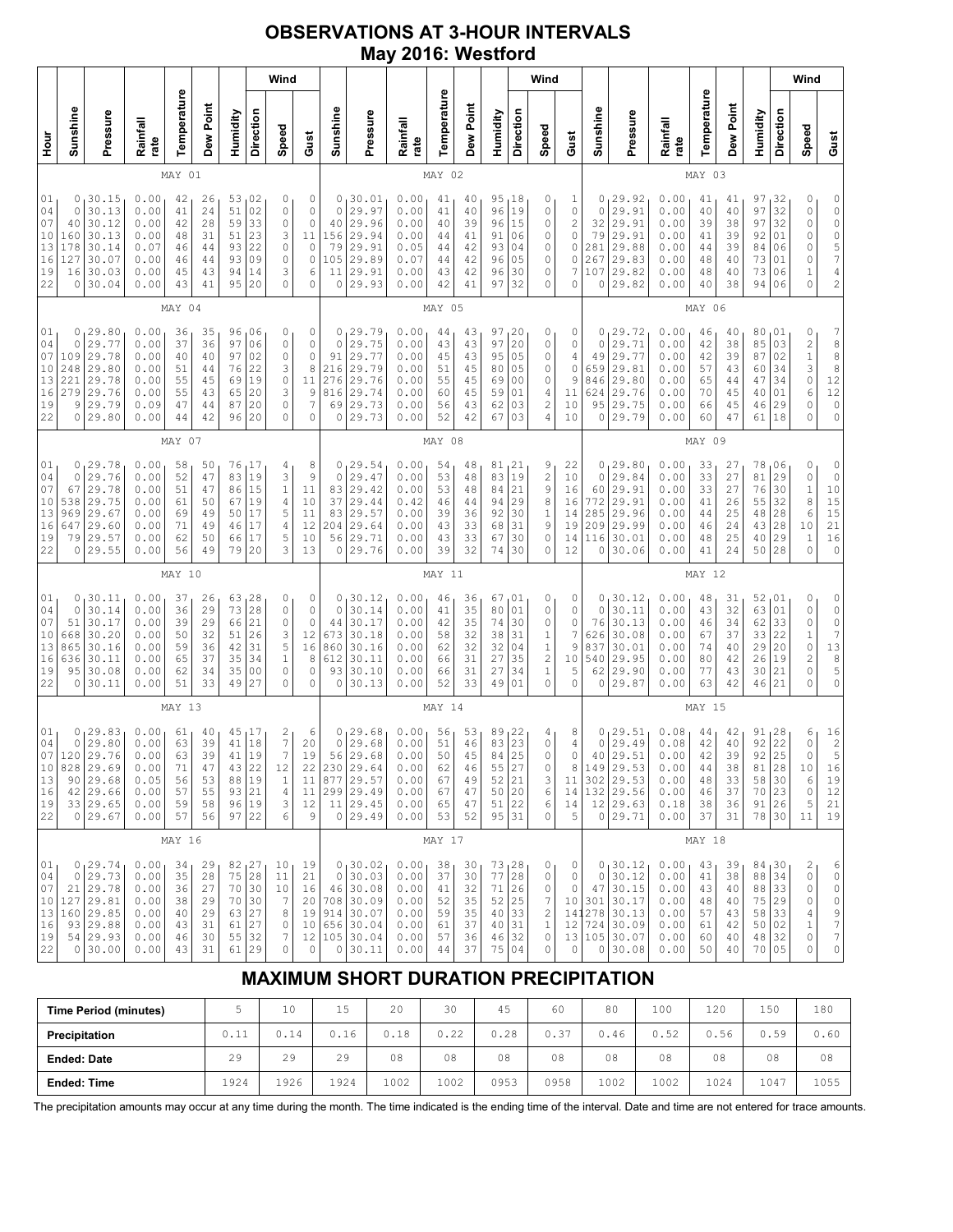### **OBSERVATIONS AT 3-HOUR INTERVALS May 2016: Westford**

|                                              |                                               |                                                                              |                                                              |                                              |                                              |                                              |                                                          | Wind                                                                                        |                                                                                          |                                                                  |                                                                             |                                                              |                                              |                                              |                                                 |                                                           | Wind                                                                                     |                                                                        |                                                      |                                                                         |                                                              |                                              |                                              |                                                 |                                                | Wind                                                                                      |                                                                                                   |
|----------------------------------------------|-----------------------------------------------|------------------------------------------------------------------------------|--------------------------------------------------------------|----------------------------------------------|----------------------------------------------|----------------------------------------------|----------------------------------------------------------|---------------------------------------------------------------------------------------------|------------------------------------------------------------------------------------------|------------------------------------------------------------------|-----------------------------------------------------------------------------|--------------------------------------------------------------|----------------------------------------------|----------------------------------------------|-------------------------------------------------|-----------------------------------------------------------|------------------------------------------------------------------------------------------|------------------------------------------------------------------------|------------------------------------------------------|-------------------------------------------------------------------------|--------------------------------------------------------------|----------------------------------------------|----------------------------------------------|-------------------------------------------------|------------------------------------------------|-------------------------------------------------------------------------------------------|---------------------------------------------------------------------------------------------------|
| no<br>H                                      | Sunshine                                      | Pressure                                                                     | Rainfall<br>rate                                             | Temperature                                  | Dew Point                                    | Humidity                                     | Direction                                                | Speed                                                                                       | Gust                                                                                     | Sunshine                                                         | Pressure                                                                    | Rainfall<br>rate                                             | Temperature                                  | Dew Point                                    | Humidity                                        | Direction                                                 | Speed                                                                                    | Gust                                                                   | Sunshine                                             | Pressure                                                                | Rainfall<br>rate                                             | Temperature                                  | Dew Point                                    | Humidity                                        | Direction                                      | Speed                                                                                     | Gust                                                                                              |
|                                              |                                               |                                                                              |                                                              | MAY 19                                       |                                              |                                              |                                                          |                                                                                             |                                                                                          |                                                                  |                                                                             |                                                              | MAY 20                                       |                                              |                                                 |                                                           |                                                                                          |                                                                        | MAY 21                                               |                                                                         |                                                              |                                              |                                              |                                                 |                                                |                                                                                           |                                                                                                   |
| 01<br>04<br>07<br>10<br>13<br>16<br>19<br>22 | $\circ$<br>79<br>369<br>881<br>236<br>51      | 0, 30.06<br>30.05<br>30.07<br>30.07<br>30.03<br>30.02<br>30.05<br>0 30.08    | 0.00<br>0.00<br>0.00<br>0.00<br>0.00<br>0.00<br>0.00<br>0.00 | 45<br>42<br>44<br>59<br>65<br>65<br>57<br>51 | 40<br>39<br>42<br>41<br>40<br>41<br>44<br>43 | 89<br>92<br>51<br>41<br>41<br>62<br>75       | 82,05<br>07<br>06<br>30<br>31<br>32<br>30<br>35          | 0<br>$\circ$<br>$\circ$<br>0<br>$\mathbf 1$<br>3<br>$1\,$<br>$\circ$                        | 0<br>$\circ$<br>$\mathbb O$<br>$\,8\,$<br>12<br>12<br>9<br>$\circ$                       | $\circ$<br>86<br>680<br>846<br>635<br>105<br>$\mathsf{O}\xspace$ | 0, 30.10<br>30.11<br>30.17<br>30.18<br>30.18<br>30.13<br>30.10<br>30.10     | 0.00<br>0.00<br>0.00<br>0.00<br>0.00<br>0.00<br>0.00<br>0.00 | 48<br>41<br>45<br>63<br>70<br>73<br>70<br>55 | 43<br>39<br>44<br>46<br>44<br>39<br>37<br>43 | 85<br>95<br>96<br>55<br>40<br>30<br>30<br>64    | 135<br>35<br>32<br>32<br>31<br>28<br>30<br>30             | 0<br>$\mathbb O$<br>$\mathbb O$<br>1<br>3<br>$\,1$<br>$\mathbb O$<br>0                   | 0<br>$\mathsf{O}\xspace$<br>$\circ$<br>6<br>11<br>8<br>0<br>0          | $\mathbb O$<br>109<br>429<br>817<br>301<br>83<br>0   | 0, 30.09<br>30.06<br>30.06<br>30.02<br>29.97<br>29.89<br>29.86<br>29.84 | 0.00<br>0.00<br>0.00<br>0.00<br>0.00<br>0.00<br>0.00<br>0.00 | 50<br>52<br>56<br>65<br>72<br>73<br>68<br>60 | 43<br>43<br>45<br>47<br>42<br>45<br>45<br>46 | 77<br>71<br>67<br>52<br>33<br>37<br>43<br>59    | 30 ا<br>21<br>20<br>20<br>22<br>22<br>20<br>20 | 0<br>$\circ$<br>$\frac{2}{3}$<br>$\sqrt{4}$<br>$\sqrt{4}$<br>4<br>$\overline{c}$          | $\begin{array}{c}\n0 \\ 5 \\ 8\n\end{array}$<br>$10$<br>$1\,1$<br>9<br>11<br>9                    |
|                                              | MAY 22                                        |                                                                              |                                                              |                                              |                                              |                                              |                                                          |                                                                                             | MAY 23                                                                                   |                                                                  |                                                                             |                                                              |                                              |                                              |                                                 |                                                           |                                                                                          | MAY 24                                                                 |                                                      |                                                                         |                                                              |                                              |                                              |                                                 |                                                |                                                                                           |                                                                                                   |
| 01<br>04<br>07<br>10<br>13<br>16<br>19<br>22 | $\circ$<br>56<br>397<br>587<br>446<br>32      | 0, 29.82<br>29.79<br>29.81<br>29.83<br>29.81<br>29.77<br>29.81<br>0 29.85    | 0.00<br>0.00<br>0.00<br>0.00<br>0.00<br>0.00<br>0.00<br>0.00 | 52<br>51<br>54<br>61<br>69<br>74<br>56<br>50 | 45<br>46<br>50<br>49<br>52<br>52<br>54<br>49 | 83<br>86<br>65<br>54<br>47<br>91<br>95       | 76, 20<br>11<br>11<br>28<br>01<br>32<br>14<br>25         | 0<br>$\circ$<br>$\mathbf 0$<br>5<br>$\mathbf{1}$<br>3<br>$\circ$<br>$\circ$                 | 0<br>$1\,$<br>$\overline{0}$<br>$\,$ 8 $\,$<br>8<br>12<br>0<br>$\circ$                   | $\circ$<br>90<br>647<br>874<br>652<br>0                          | 0, 29.88<br>29.89<br>29.93<br>29.93<br>29.91<br>29.88<br>118 29.84<br>29.86 | 0.00<br>0.00<br>0.00<br>0.00<br>0.00<br>0.00<br>0.00<br>0.00 | 48<br>45<br>51<br>67<br>75<br>79<br>75<br>55 | 46<br>45<br>51<br>56<br>51<br>40<br>41<br>40 | 96<br>97<br>97<br>70<br>43<br>25<br>29<br>57    | 1 <sup>25</sup><br>25<br>07<br>29<br>30<br>28<br>00<br>01 | 0<br>$\mathbb O$<br>$\mathbf 0$<br>$\circ$<br>5<br>$\mathbb O$<br>$\circ$<br>$\circ$     | 0<br>0<br>$\circ$<br>$\circ$<br>$12 \,$<br>11<br>0<br>0                | $\circ$<br>84<br>496<br>868<br>642<br>100<br>$\circ$ | 0, 29.86<br>29.85<br>29.87<br>29.87<br>29.83<br>29.81<br>29.82<br>29.85 | 0.00<br>0.00<br>0.00<br>0.00<br>0.00<br>0.00<br>0.00<br>0.00 | 52<br>48<br>51<br>70<br>80<br>79<br>71<br>61 | 40<br>41<br>45<br>47<br>47<br>49<br>56<br>54 | 65<br>77<br>80<br>44<br>32<br>35<br>61<br>78    | 01<br>01<br>01<br>06<br>02<br>26<br>23<br>22   | 0<br>$\circ$<br>0<br>$\mathbb O$<br>0<br>6<br>$\overline{c}$<br>3                         | $\mathsf{O}\xspace$<br>$\begin{matrix} 0 \\ 0 \end{matrix}$<br>$\circ$<br>8<br>$10$<br>13<br>$10$ |
|                                              |                                               |                                                                              |                                                              | MAY 25                                       |                                              |                                              |                                                          |                                                                                             |                                                                                          |                                                                  |                                                                             |                                                              | MAY 26                                       |                                              |                                                 |                                                           |                                                                                          |                                                                        |                                                      |                                                                         |                                                              | MAY 27                                       |                                              |                                                 |                                                |                                                                                           |                                                                                                   |
| 01<br>04<br>07<br>10<br>13<br>16<br>19<br>22 | $\circ$<br>93<br>563<br>230<br>554            | 0, 29.85<br>29.85<br>29.89<br>29.89<br>29.88<br>29.88<br>65 29.92<br>0 29.98 | 0.00<br>0.00<br>0.00<br>0.00<br>0.00<br>0.00<br>0.00<br>0.00 | 58<br>56<br>56<br>70<br>76<br>78<br>74<br>64 | 52<br>51<br>52<br>55<br>55<br>52<br>55<br>56 | 82<br>82<br>87<br>60<br>48<br>41<br>53<br>75 | 21<br>21<br>22<br>20<br>24<br>33<br>34<br>01             | 4<br>$1\,$<br>3<br>9<br>$\circ$<br>$\circ$<br>$\circ$<br>$\circ$                            | 9<br>$\overline{7}$<br>11<br>14<br>$\circ$<br>$\,8\,$<br>$\overline{c}$<br>$\mathbf{1}$  | $\circ$<br>95<br>608<br>847<br>404<br>47<br>$\mathbb O$          | 0, 30.00<br>30.02<br>30.08<br>30.08<br>30.04<br>29.99<br>29.98<br>29.97     | 0.00<br>0.00<br>0.00<br>0.00<br>0.00<br>0.00<br>0.00<br>0.00 | 60<br>50<br>55<br>68<br>74<br>76<br>70<br>63 | 52<br>48<br>52<br>50<br>52<br>53<br>56<br>55 | 74<br>94<br>91<br>52<br>46<br>44<br>61<br>75    | 04<br>03<br>03<br>26<br>14<br>35<br>06<br>06              | 0<br>$\mathbb O$<br>$\mathbf 0$<br>$\circ$<br>0<br>$\circ$<br>$\mathbb O$<br>$\mathbf 0$ | 5<br>0<br>0<br>0<br>7<br>$\mathbb O$<br>0<br>0                         | $\circ$<br>120<br>647<br>826<br>613<br>93<br>$\circ$ | 0, 29.93<br>29.94<br>29.93<br>29.94<br>29.90<br>29.85<br>29.84<br>29.89 | 0.00<br>0.00<br>0.00<br>0.00<br>0.00<br>0.00<br>0.00<br>0.00 | 65<br>66<br>66<br>78<br>84<br>87<br>84<br>73 | 56<br>59<br>60<br>63<br>65<br>66<br>66<br>65 | 73<br>78<br>80<br>60<br>52<br>50<br>56<br>76 22 | 18<br>18<br>21<br>20<br>22<br>20<br>22         | 0<br>$\mathbf 1$<br>$\circ$<br>3<br>$1\,$<br>$\sqrt{4}$<br>$\overline{7}$<br>$\circ$      | $\begin{array}{c} 0 \\ 9 \\ 3 \end{array}$<br>$10$<br>14<br>15<br>12<br>6                         |
|                                              |                                               |                                                                              |                                                              | MAY 28                                       |                                              |                                              |                                                          |                                                                                             |                                                                                          |                                                                  |                                                                             |                                                              | MAY 29                                       |                                              |                                                 |                                                           |                                                                                          |                                                                        |                                                      |                                                                         |                                                              | MAY 30                                       |                                              |                                                 |                                                |                                                                                           |                                                                                                   |
| 01<br>04<br>07<br>10<br>13<br>16<br>19<br>22 | 0<br>107<br>239<br>754<br>629<br>120          | 0, 29.93<br>29.94<br>30.00<br>30.01<br>30.02<br>30.00<br>30.01<br>0 30.02    | 0.00<br>0.00<br>0.00<br>0.00<br>0.00<br>0.00<br>0.00<br>0.00 | 71<br>69<br>69<br>79<br>83<br>86<br>81<br>69 | 64<br>65<br>66<br>68<br>68<br>64<br>64<br>61 | 79<br>89<br>91<br>70<br>61<br>48<br>56<br>76 | 25<br>19<br>20<br>30<br>31<br>0 <sub>0</sub><br>04<br>05 | 0<br>$\mathbf{1}$<br>$\mathbf 0$<br>$\mathbb O$<br>4<br>$\mathbf{1}$<br>$\circ$<br>$\Omega$ | 0<br>6<br>$\mathbf 1$<br>$\mathbf 1$<br>$\,$ 8 $\,$<br>$\epsilon$<br>$\circ$<br>$\Omega$ | $\mathbf 0$<br>58<br>682<br>97<br>11<br>0                        | 0, 30.03<br>30.01<br>30.03<br>30.02<br>519 29.99<br>29.96<br>29.98<br>29.94 | 0.00<br>0.00<br>0.00<br>0.00<br>0.00<br>0.00<br>0.12<br>0.00 | 62<br>63<br>65<br>80<br>84<br>73<br>67<br>66 | 59<br>60<br>62<br>69<br>71<br>67<br>65<br>64 | 91,05<br>91<br>91<br>70<br>64<br>83<br>94<br>96 | 18<br>20<br>22<br>30<br>21<br>21<br>21                    | 0<br>$\mathbb O$<br>0<br>1<br>$\sqrt{2}$<br>$\ensuremath{\mathsf{3}}$<br>$\sqrt{4}$<br>5 | 0<br>1<br>$\mathbb O$<br>10<br>$\boldsymbol{7}$<br>$\,8\,$<br>15<br>13 | $\circ$<br>53<br>496<br>853<br>155<br>109<br>0       | 0, 29.90<br>29.88<br>29.85<br>29.83<br>29.77<br>29.73<br>29.73<br>29.79 | 0.00<br>0.00<br>0.00<br>0.00<br>0.00<br>0.00<br>0.00<br>0.00 | 64<br>65<br>65<br>71<br>79<br>82<br>78<br>69 | 63<br>64<br>64<br>68<br>68<br>68<br>57<br>57 | 95<br>96<br>97<br>91<br>70<br>63<br>48<br>64    | 19<br>22<br>18<br>22<br>21<br>22<br>26<br>19   | $\mathbf{1}$<br>$\overline{c}$<br>$\mathbf{1}$<br>$\frac{1}{7}$<br>8<br>5<br>$\mathbf{1}$ | 7688<br>888<br>16<br>13<br>11<br>9                                                                |
|                                              |                                               |                                                                              |                                                              | MAY 31                                       |                                              |                                              |                                                          |                                                                                             |                                                                                          |                                                                  |                                                                             |                                                              |                                              |                                              |                                                 |                                                           |                                                                                          |                                                                        |                                                      |                                                                         |                                                              |                                              |                                              |                                                 |                                                |                                                                                           |                                                                                                   |
| 01<br>04<br>07<br>10<br>13<br>16<br>19<br>22 | 0<br>42<br>701<br>902<br>661<br>76<br>$\circ$ | 0, 29.80<br>29.81<br>29.83<br>29.84<br>29.82<br>29.81<br>29.87<br>29.96      | 0.00<br>0.00<br>0.00<br>0.00<br>0.00<br>0.00<br>0.00<br>0.00 | 65<br>63<br>61<br>70<br>75<br>78<br>71<br>60 | 57<br>53<br>53<br>54<br>54<br>56<br>55<br>53 | 74<br>69<br>75<br>58<br>47<br>47<br>59<br>77 | 123<br>27<br>26<br>25<br>30<br>32<br>03<br>02            | $\frac{1}{3}$<br>$\mathbf{1}$<br>8<br>$\sqrt{4}$<br>$\overline{c}$<br>$\circ$<br>$\Omega$   | 6<br>12<br>7<br>15<br>13<br>12<br>12<br>4                                                |                                                                  |                                                                             |                                                              |                                              |                                              |                                                 |                                                           |                                                                                          |                                                                        |                                                      |                                                                         |                                                              |                                              |                                              |                                                 |                                                |                                                                                           |                                                                                                   |

NOTES:<br>Units are: Temperature=°F, Wind=mph, Pressure=Inches Hg, Precipitation=inches.<br>Units are: Temperature=°F, Wind=mph, Pressure=Inches Hg, Precipitation=inches.<br>from true north: i.e., 09 for East, 18 for South, 27 for

## **WEATHER NOTES SUMMARY BY HOUR**

|    |                                              |                                                     |                                                                              | <b>Averages</b>                              |                                              | <b>Resultant</b><br>Wind                     |                                                      |                                              |                                                              |  |
|----|----------------------------------------------|-----------------------------------------------------|------------------------------------------------------------------------------|----------------------------------------------|----------------------------------------------|----------------------------------------------|------------------------------------------------------|----------------------------------------------|--------------------------------------------------------------|--|
| n. | Hour                                         | Sunshine                                            | Pressure                                                                     | Temperature                                  | Dew Point                                    | Humidity                                     | Wind Speed                                           | Direction                                    | Speed                                                        |  |
|    | 01<br>04<br>07<br>10<br>13<br>16<br>19<br>22 | 0<br>$\Omega$<br>69<br>456<br>620<br>421<br>69<br>0 | 29.904<br>29.896<br>29.916<br>29.916<br>29.896<br>29.868<br>29.869<br>29.896 | 50<br>48<br>49<br>59<br>63<br>65<br>62<br>54 | 43<br>42<br>44<br>46<br>46<br>46<br>46<br>45 | 79<br>82<br>82<br>63<br>56<br>52<br>60<br>74 | 1.4<br>1.0<br>1.1<br>3.2<br>2.4<br>2.8<br>1.9<br>1.1 | 24<br>23<br>24<br>26<br>28<br>26<br>24<br>25 | 1.1<br>0<br>.7<br>.8<br>0<br>2.4<br>1.6<br>1.4<br>1.1<br>0.6 |  |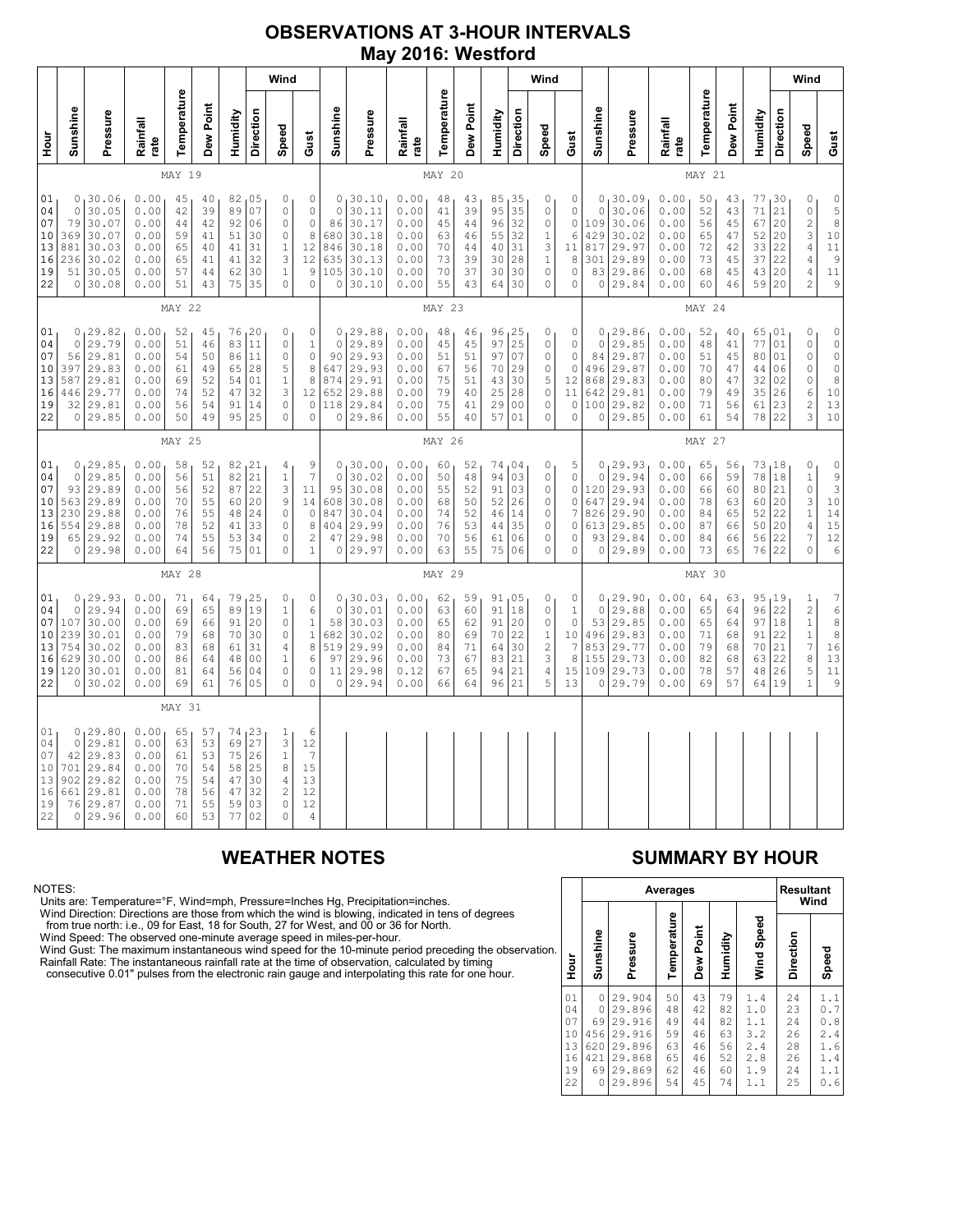### **HOURLY PRECIPITATION (Water Equivalent) May 2016: Westford**

| Date                                                      |    | A.M. Hour Ending at |    |                                  |    |    |      |    |                                                                                                                                                                                                                                                                                                                    |                                                |    |    |                            |      |      |      |                         | P.M. Hour Ending at |                  |                  |           |                                 |    |           | Date                                                         |
|-----------------------------------------------------------|----|---------------------|----|----------------------------------|----|----|------|----|--------------------------------------------------------------------------------------------------------------------------------------------------------------------------------------------------------------------------------------------------------------------------------------------------------------------|------------------------------------------------|----|----|----------------------------|------|------|------|-------------------------|---------------------|------------------|------------------|-----------|---------------------------------|----|-----------|--------------------------------------------------------------|
|                                                           | 01 | 02                  | 03 | 04                               | 05 | 06 | 07   | 08 | 09                                                                                                                                                                                                                                                                                                                 | 10                                             | 11 | 12 | 01                         | 02   | 03   | 04   | 05                      | 06                  | 07               | 08               | 09        | 10                              | 11 | 12        |                                                              |
| 01<br>02<br>03<br>04<br>05                                |    |                     |    |                                  |    |    |      |    |                                                                                                                                                                                                                                                                                                                    |                                                |    |    | 0.0200.05                  | 0.04 | 0.02 |      | 0.0300.090.1000.1100.03 |                     | 0.02             | $0.02 \mid 0.02$ |           | $0.02$ 0.01 0.01 0.03 0.03 0.04 |    |           | 01<br>02<br>03<br>04<br>05                                   |
| 06<br>07<br>08<br>09<br>10                                |    |                     |    |                                  |    |    |      |    |                                                                                                                                                                                                                                                                                                                    | $0.14 \mid 0.36 \mid 0.10 \mid 0.01 \mid 0.01$ |    |    |                            |      |      |      |                         |                     |                  |                  |           |                                 |    |           | 06<br>$\begin{array}{c} 0 \\ 0 \\ 8 \end{array}$<br>09<br>10 |
| 11<br>$12$<br>13<br>14                                    |    |                     |    | 15 0.03 0.06 0.02 0.07 0.03 0.01 |    |    |      |    |                                                                                                                                                                                                                                                                                                                    | 0.01                                           |    |    | 0.0800.040.1000.020.010.02 |      |      |      |                         |                     | 0.080.06         |                  | 0.04 0.09 |                                 |    | 0.0200.01 | 11<br>12<br>13<br> 14<br>15                                  |
| 16<br>17<br>$1\,8$<br>19<br>20                            |    |                     |    |                                  |    |    |      |    |                                                                                                                                                                                                                                                                                                                    |                                                |    |    |                            |      |      |      |                         |                     |                  |                  |           |                                 |    |           | 16<br>$17$<br>$1\,8$<br>19<br>20                             |
| $\begin{array}{c} 21 \\ 22 \end{array}$<br>23<br>24<br>25 |    |                     |    |                                  |    |    | 0.01 |    |                                                                                                                                                                                                                                                                                                                    |                                                |    |    |                            |      |      |      |                         | 0.0500.01           |                  |                  |           |                                 |    |           | 21<br>$\frac{22}{23}$<br>23<br>24<br>25                      |
| 26<br>27<br>28<br>29<br>30                                |    |                     |    | 0.05                             |    |    |      |    | 0.04                                                                                                                                                                                                                                                                                                               |                                                |    |    |                            |      |      | 0.01 |                         |                     | $0.08$ 0.06 0.20 |                  |           |                                 |    | $0.01$ 29 | 26<br>$\begin{array}{c} 27 \\ 28 \end{array}$<br>30          |
| 31                                                        |    |                     |    |                                  |    |    |      |    |                                                                                                                                                                                                                                                                                                                    |                                                |    |    |                            |      |      |      |                         |                     |                  |                  |           |                                 |    |           | 31                                                           |
|                                                           |    |                     |    |                                  |    |    |      |    | $\mathsf{Sum}$ 0.03 $\mid$ 0.06 $\mid$ 0.02 $\mid$ 0.12 $\mid$ 0.03 $\mid$ 0.01 $\mid$ 0.01 $\mid$ 0.00 $\mid$ 0.18 $\mid$ 0.37 $\mid$ 0.10 $\mid$ 0.11 $\mid$ 0.13 $\mid$ 0.23 $\mid$ 0.14 $\mid$ 0.13 $\mid$ 0.05 $\mid$ 0.23 $\mid$ 0.18 $\mid$ 0.27 $\mid$ 0.12 $\mid$ 0.03 $\mid$ 0.06 $\mid$ 0.02 $\mid$ Sum |                                                |    |    |                            |      |      |      |                         |                     |                  |                  |           |                                 |    |           |                                                              |

During a frozen precipitation event, hourly precipitation totals may not be recorded. In this case, daily amounts are typically entered in the last column (hour ending at 12 A.M.)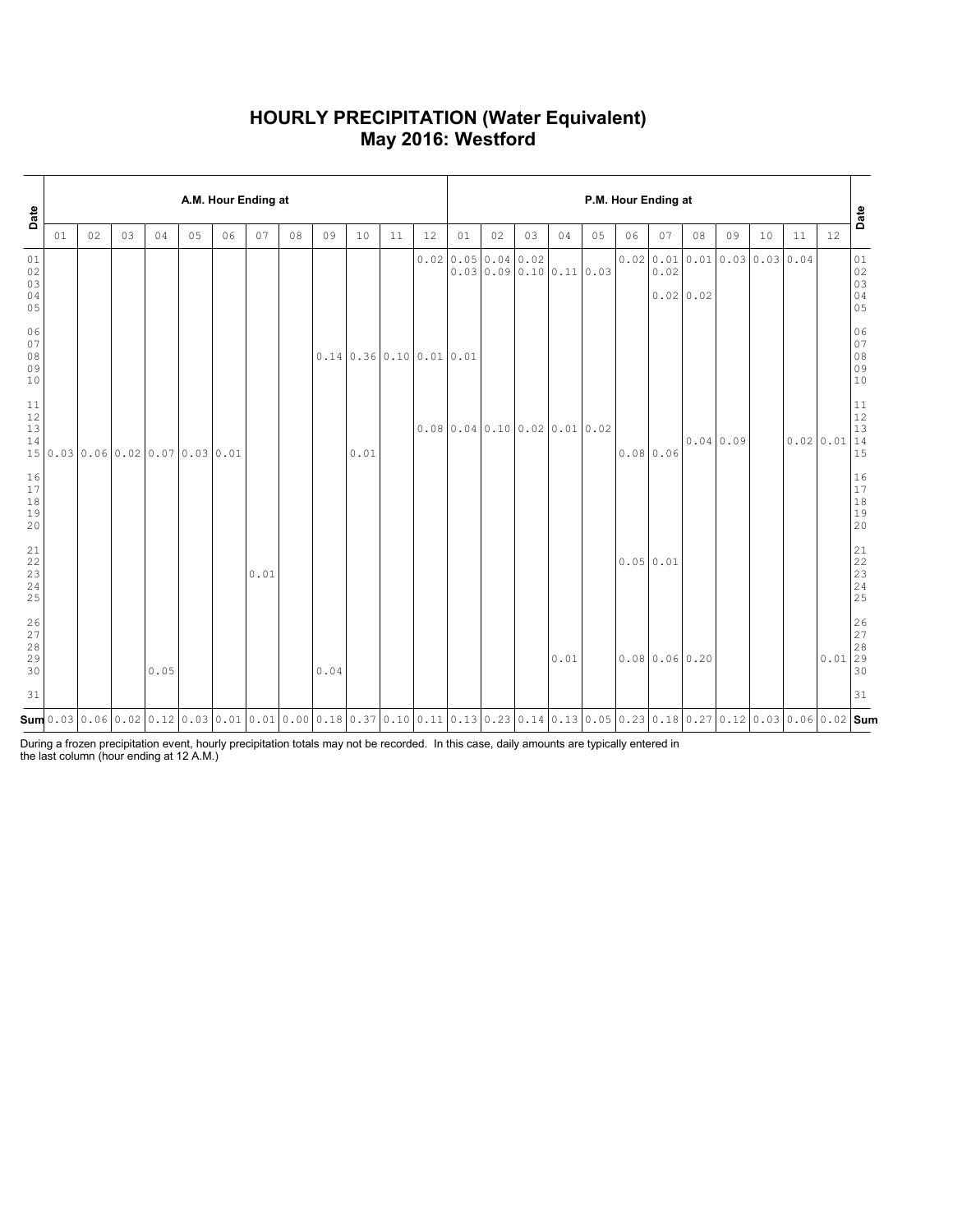### **HOUR-BY-HOUR DATA May 2016: Westford**